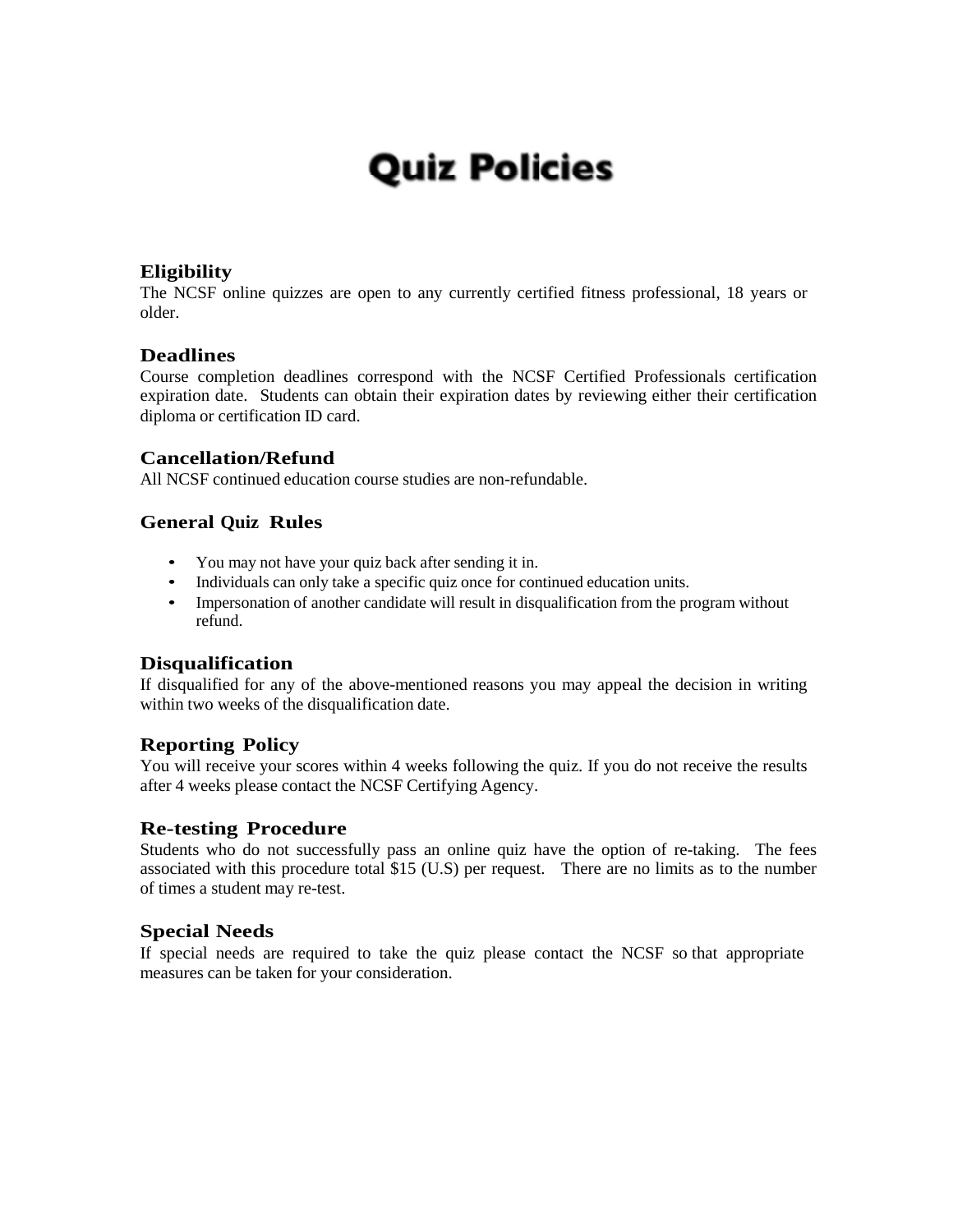# **Quiz Rules**

#### **What Do I Mail Back to the NCSF?**

Students are required to submit the quiz answer form.

#### **What do I Need to Score on the Quiz?**

In order to gain the .5 NCSF continued education units students need to score 80% (8 out of 10) or greater on the CEU quiz.

#### **Where Do I Mail My Quiz Answer Form?**

You will mail your completed answer form to:

#### **NCSF**

#### **Attn: Dept. of Continuing Education 5915 Ponce de Leon Blvd., Suite 60 Coral Gables, FL 33146**

#### **How Many CEUs Will I Gain?**

Professionals who successfully complete the any continuing education quiz will gain .5 NCSF CEUs per quiz.

#### **How Much does each quiz cost?**

Each quiz costs the student \$15.00.

#### **What Will I Receive When The Course Is Completed?**

Students who successfully pass any of the NCSF online quizzes will receive their exam scores, and a confirmation letter.

#### **How Many Times Can I Take The Quizzes For CEUs?**

Individuals can take each NCSF quiz once for continuing education credits.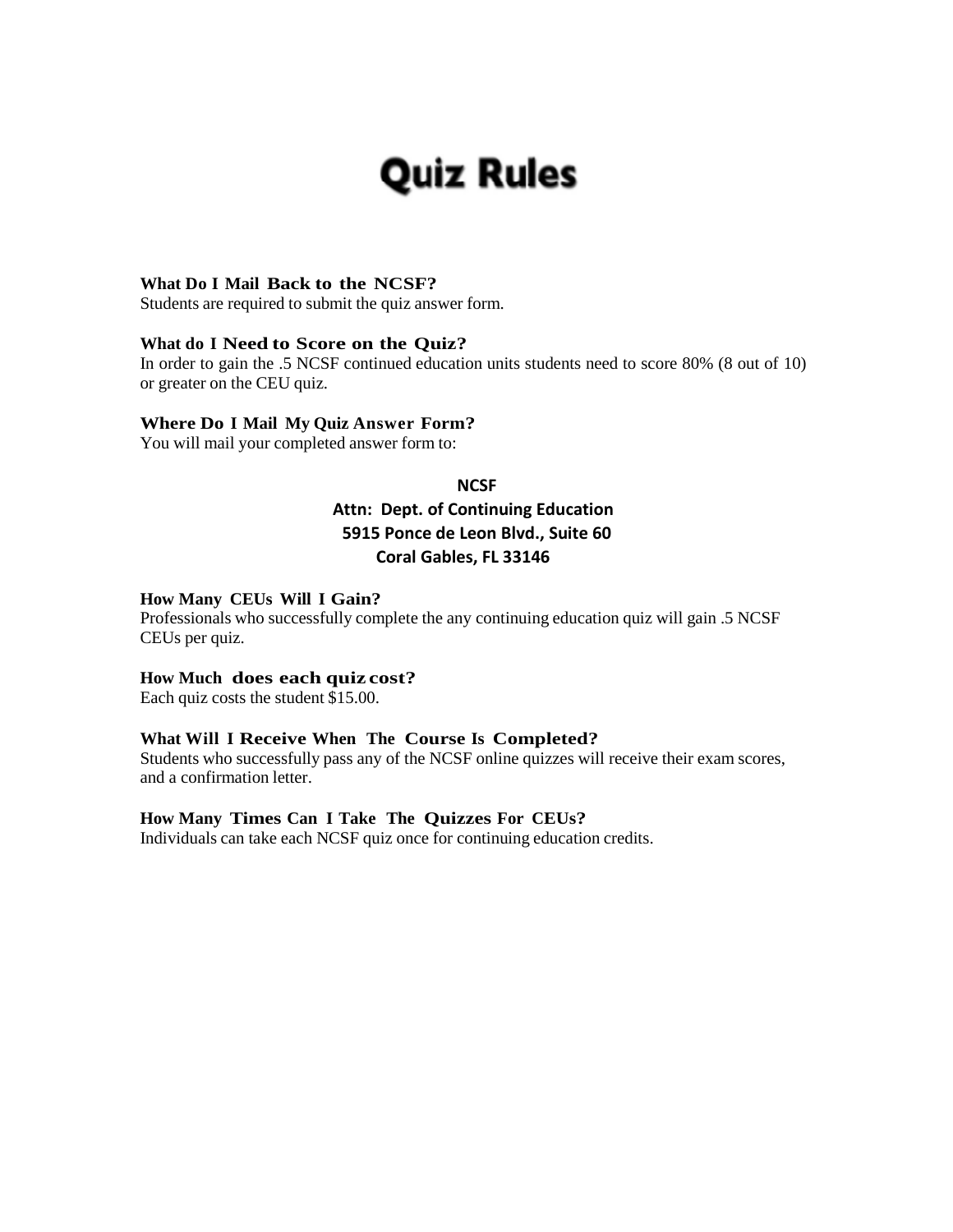### **A Pound of Muscle Burns 30-50 Kcal/Day, Really…**

Two "expert" fitness websites contradict each other – according to one "each additional pound of muscle equates to an increase of 50 kcal of resting metabolism each day" but the other online site suggests "you will burn an additional 30 calories a day by adding a pound of muscle mass." Which is correct? As you may expect from the internet, neither website is correct. Presumably these inflated numbers come from antiquated studies with poor conclusions that looked at the effects of resistance training on muscle mass gains and metabolism. Several early studies demonstrated gains of 1.5-2 kg of lean mass in untrained individuals performing resistance training for 8-12 weeks. The metabolic result was a daily increase of 200-300 calories above previous measured daily expenditure. Doing some simple math, if a person added 3 pounds of muscle and burned 240 calories more per day the net gain would be 80 kcals per pound. But this would not be the doing of lean mass alone.

Working out with weights burns calories, as does any movement. To suggest an increase of one or two pounds of muscle equates to a notable increase in resting metabolic rate would be inaccurate. Muscle has a low metabolic rate compared to other metabolic tissues at rest. It is estimated that sedentary muscle mass burns about 6 kcals per pound/day or 0.25 calories an hour per pound. This number obviously increases with activity relative to the intensity, but looking it at from a metabolic perspective (METS) that number still does not reach 50 kcal per pound. If it did, a 185 lb person would need 3885 calories to sustain their muscle tissue which represents only about 40% of bodyweight. What about the other sixty percent, and the 3885 calories does not take into account the 300 kcal for the brain (109 kcal/lb) or the 400 kcal for the liver (91 kcal/lb) and 125 kcal for kidneys (200 kcal/lb). Add these organs in and this number now is 4710 kcal/day without even counting the highly metabolic heart (200 kcal/lb) or any other tissue including the skin or fat, although the latter provides the lowest metabolic stimulus at about 2 kcals per pound. After it's all said and done this person would require over 5000 kcal from their diet a day to support rest; imagine if he exercised.

Using a simple formula to look at the oxygen demands of tissue exemplifies the limited calories expended per pound of muscle. Working muscles use carbohydrates as a primary fuel for more intense exercise. Therefore, applying the concept that lean tissues burns 5 kcal per liter of oxygen when used with carbohydrates, the metabolic rate of the tissue can be calculated during activity. Consider 60 minutes of exercise at a 10 MET intensity.

#### **1 lb of muscle = 0.45 kg lean mass x .035 L (10 METS**) x 60 min x 5 kcal/L =  $4.7$  kcal/hour **per pound**

This equates to approximately 350 kcals for total muscle mass if used in a workout. Since we do not use total musculature continuously in a 60 minute workout this number is inflated, but the other tissues make up for the difference. During cross country skiing for example, the muscles can require 60-70% of cardiac output, but at rest only 15%. At rest, the metabolic organs actually contribute heavily to metabolism and use a higher percentage of cardiac output (about 50%). Even bone receives more than 10% cardiac output at rest. It is the workouts and other physical activities engaged in during the day that raise the metabolic rate of muscle to the roughly 11 kcals per pound suggested in exercise physiology textbooks. Part of the reason that muscle only does so much to promote metabolic expenditure in a day is the body is at rest for the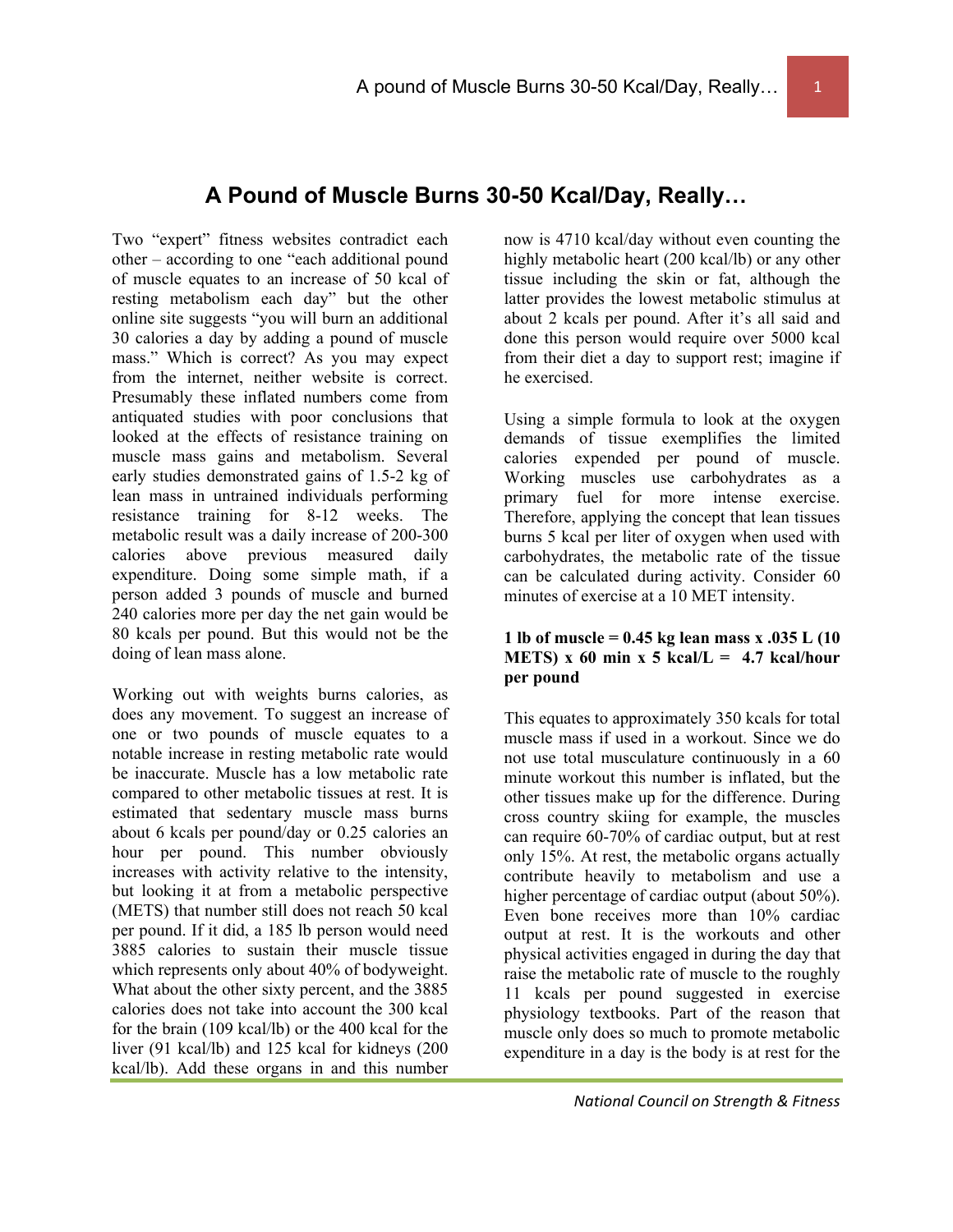majority of the time. If it burned high levels of calories at rest, early humans would have constantly been searching for food or would have starved to death. Although representing only about 6% of bodyweight, the metabolic organs contribute much more dramatically to resting expenditure than the quantifiably heavier muscle and fat tissue.

The muscles though, do provide a metabolic boost during rest in the recovery of exercise. This "after burn" or more correctly excess post exercise oxygen consumption occurs in response to the physiological disruption in the tissue. Post exercise, muscles and organs are drained of energy and require replenishment, the heart must continue to work to supply oxygen to ischemic tissues and to help promote byproduct removal in the fast component of the process. A slower component that lengthens the durations of recovery is the imposed rate of protein turnover associated with higher intensity training, particularly from high tension anaerobic exercises like squats and deadlifts. Most forms of resistance exercise will increase protein turnover albeit body building, strength training, or conditioning drills such as plyometrics and all will increase calorie expenditure in the hours that follow based on tension and total volume.

Therefore adding muscle is just as important as training the current muscle that exists on the body. This explains why clinically supervised weight loss programs emphasize the maintenance of lean mass. Losses of lean mass during the "dieting" process reduce the caloric contribution of muscle and just 10 kcals/day equates to the metabolic equivalent of one pound of fat in a year. Looking at the numbers from a day to day perspective devalues the tissues impact over time. To defend against this risk many with the goal of weight loss increase protein intake to preserve muscle.

This is where a second fitness fallacy comes into play. Many exercisers increase protein to maintain or add lean mass. But consumed protein does not equate to gained lean mass. Excess protein in the diet follows a preferential path to triglyceride formation. Eating more protein only ensures more nitrogen enters the body which often requires more water to excrete it. The same muscle websites that tell you adding a pound of muscle contributes to 50 kcal of resting metabolism are the ones suggesting a person needs a gram of protein per pound to add muscle mass.

Muscle tissue really only needs a relatively small amount of added protein to promote the process of remodeling. An intake of 1.6 grams per kilogram of body weight easily supports this goal without crossing the tolerable upper limit (UL). Certainly body builders who take steroids can utilize more protein because they have the internal environment to use it, but the need for a personal training client is much reduced in comparison. Consider this, a pound of muscle weighs 454 g and is composed of 22% protein. This equates to about 100 g of protein in a pound of muscle. Therefore to add a pound of muscle in a week (assuming appropriate training and anabolic activity) a person would need only 100 additional grams of protein per week or 14 g per day (56 kcal). To add mass the body actually needs calories, about 400-500 extra a day to add a pound of muscle a week. But that does not mean all the calories should come from protein and the added calories also usually means added fat as well. When put into perspective the same 185 lb person would only need 75 g of protein a day if sedentary, and if he suddenly became an avid weightlifter would require 134 g of protein per day or an increase of 59 g from his sedentary requirement. This jump in protein includes any additional muscle building needs.

Interestingly though, many exercise programs attempt to emphasize adding muscle mass to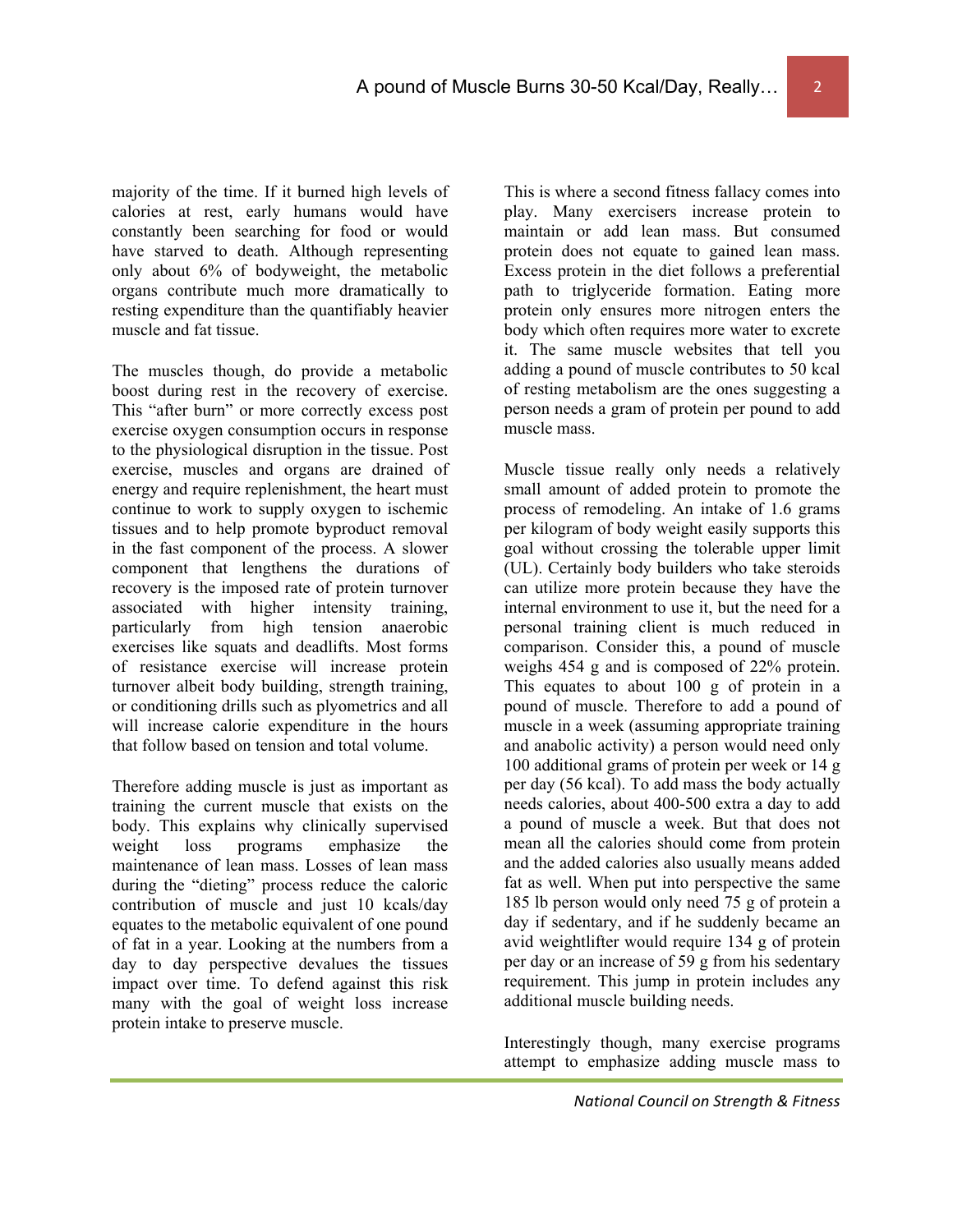help reduce fat mass and use cardiovascular exercise and restricted diet to reduce body fat at the same time. Based on the above this should sound counterintuitive. To add mass you need calories, to lose mass you need to remove calories. Deconditioned people and those who are anabolically enhanced are really the only ones who lose fat while they add muscle and the prior will add a relatively small amount before leveling off quickly. Based on this information weight loss programs may benefit from a periodized approach where at one point they emphasize caloric expenditure with a goal of maintaining mass (which also speaks to improved cardiovascular and anaerobic endurance conditioning) before focusing on adding mass whilst trying to limit fat gain. For the obese the goal should be physical activity in general, to manage the likely inflammatory problems and for those with cardio-metabolic disease an emphasis on health and fitness will complement weight loss. Regardless of the population being addressed, having a better idea of the dynamics that affect metabolism and body mass certainly aid in finding a level of success in managing it.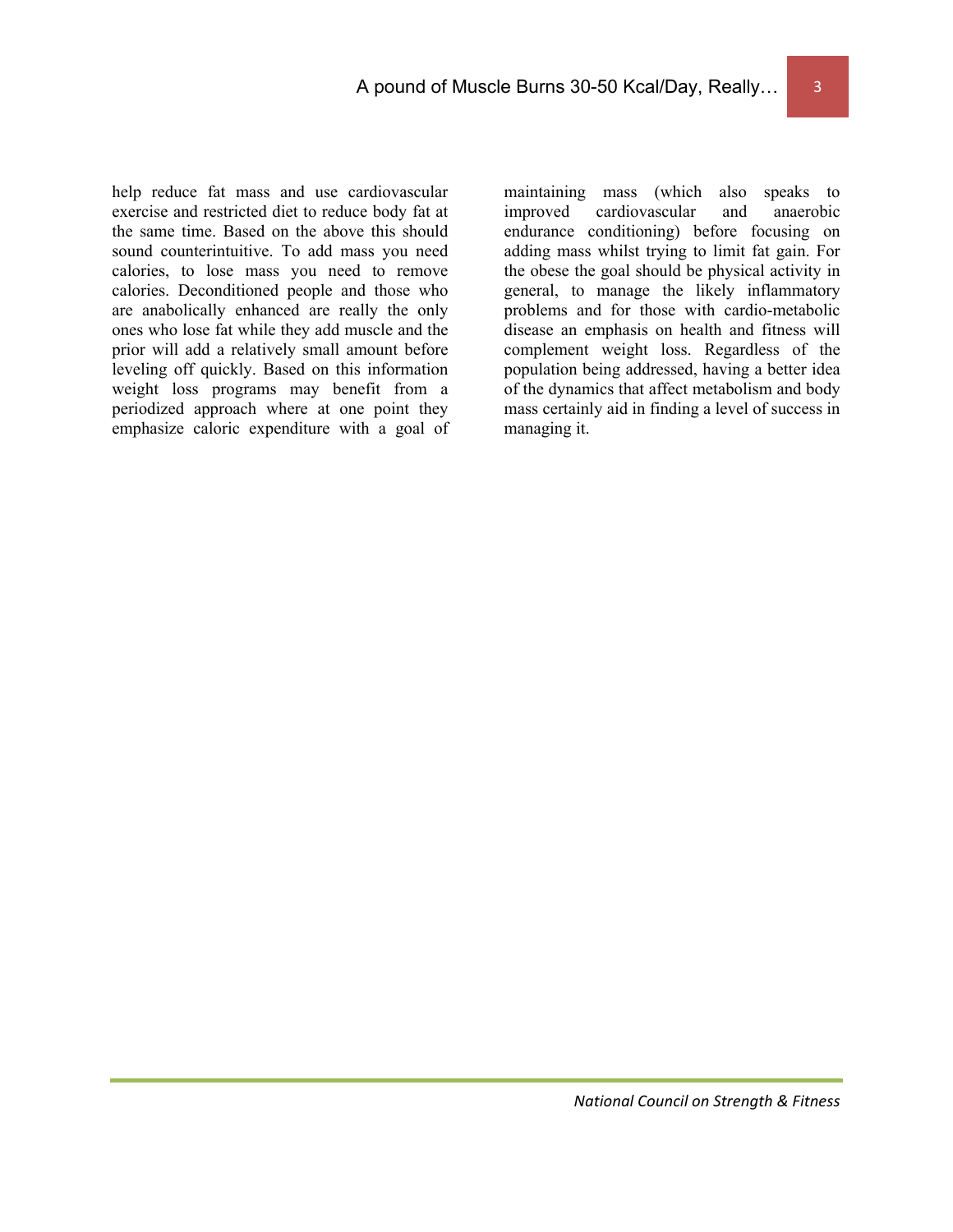## **A Pound of Muscle Burns 30-50 Kcals/Day, Really CEU Quiz**

- 1. A pound of muscle at rest contributes about how many calories of expenditure per hour.
	- a. 0.25 kcal
	- b. 10 kcal
	- c. 25 kcal
	- d. 30 kcal

2. Compared to the heart and kidneys, muscle mass has a metabolic rate at rest, expressed by caloric expenditure.

- a. high
- b. moderate
- c. low
- 3. \_\_\_\_\_\_\_\_\_\_\_\_ tissue burns the most calories per pound at rest?
	- a. Kidneys
	- b. Liver
	- c. Muscle
	- d. Fat
- 4. It is estimated that for each liter of oxygen used, lean tissue burns .
	- a. 30 kcal
	- b. 50 kcal
	- c. 10 kcal
	- d. 5 kcal
- 5. During an intense total body workout muscle tissue receives what estimated % of the cardiac output?
	- a. 10-20%
	- b.  $25-30\%$
	- c. 40%
	- d. 60%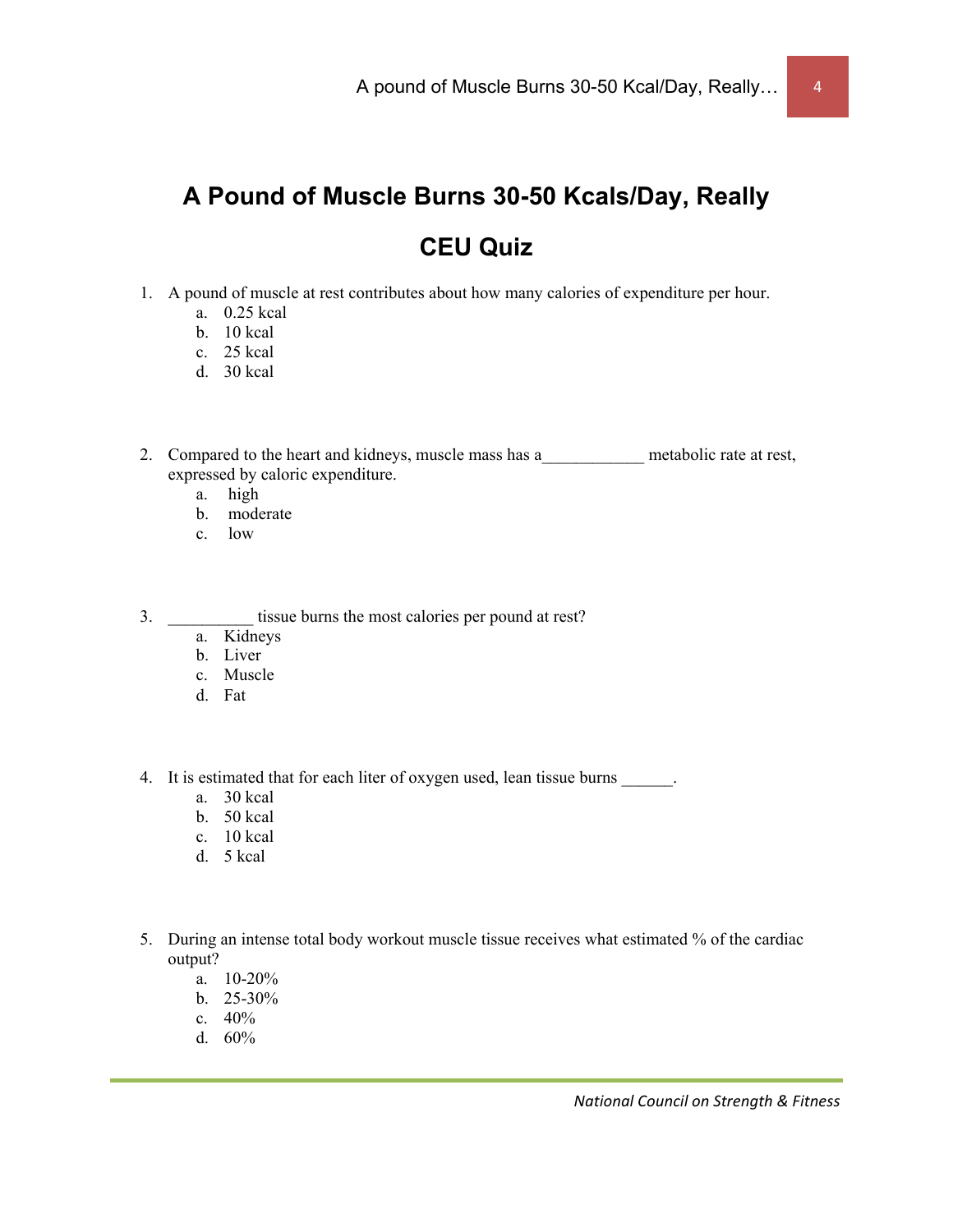- 6. To put on one  $(1)$  pound of muscle an individual should consume about of protein.
	- a. 1 gram per pound of body weight
	- b. 1 gram per kilogram of body weight
	- c. 1.6 g per pound of weight
	- d. 1.6 g per kilogram of weight
- 7. Excess protein calories in a person's diet \_\_\_\_\_\_\_\_\_.
	- a. increases muscle mass
	- b. decreases fat mass
	- c. decrease's muscle mass
	- d. increases fat mass
- 8. To put on one (1) pound of weight, an individual should consume an additional
	- a. 400-500 calories of proteins per day
	- b. 400-500 calories per day
	- c. 400-500 calories per week
	- d. unlimited amount, as long as they have the appropriate anabolic activity
- 9. Lean muscle mass at rest burns an estimated \_\_\_\_\_\_\_\_\_\_.
	- a. 30-50 kcal per pound
	- b. 20-30 kcal per pound
	- c. 5-6 kcal per pound/hour
	- d. 5-6 kcal per pound/day
- 10. True or False. Exercise metabolism is primarily raised do to muscle activity.
	- a. True
	- b. False